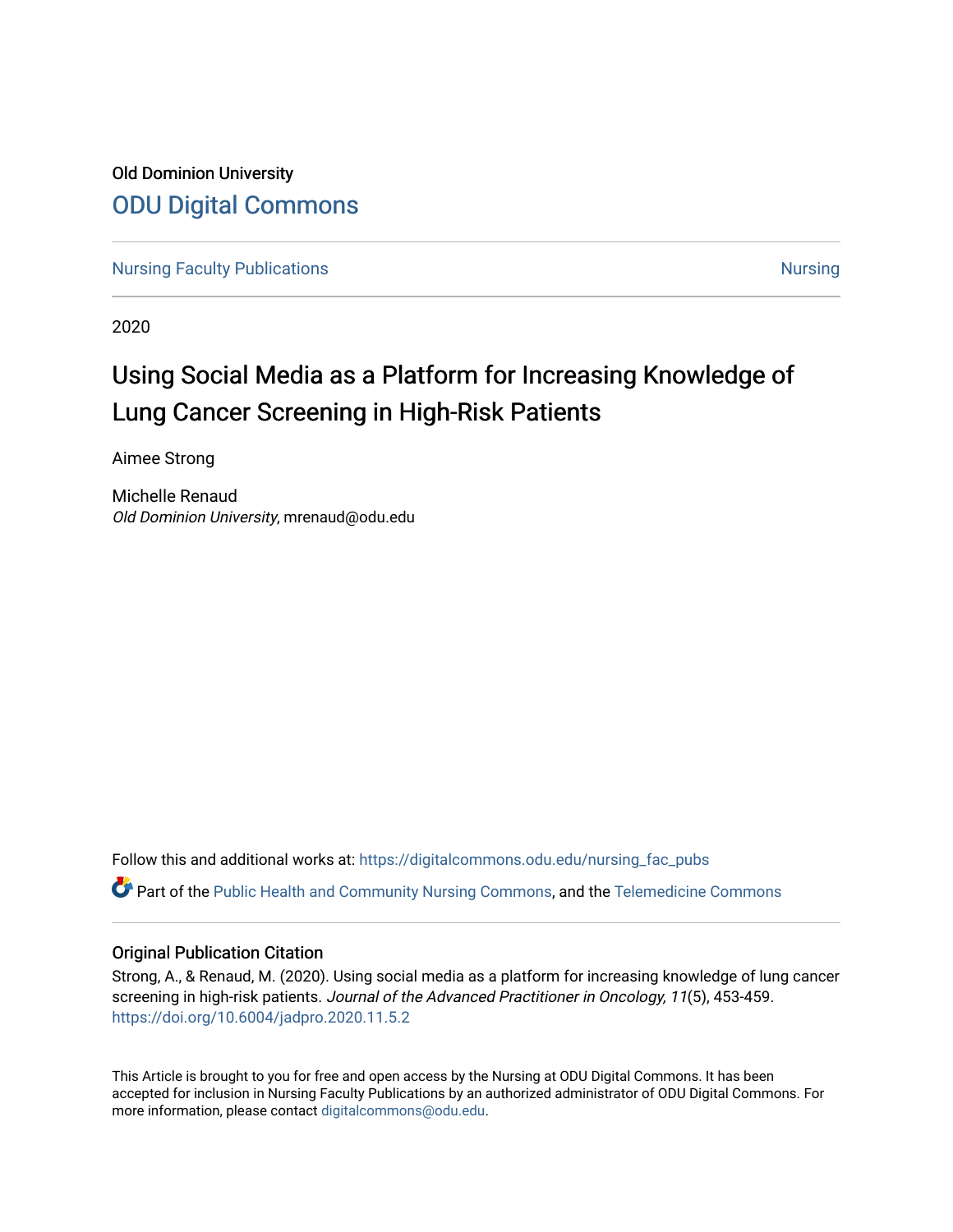# Using Social Media as a Platform for Increasing Knowledge of Lung Cancer Screening in High-Risk Patients

AIMEE STRONG,' DNP, RN, AGACNP-BC, and MICHELLE RENAUD,<sup>2</sup> RN, PhD

From 1 University of Virginia Health System, Charlottesville, Virginia; <sup>2</sup>Old Dominion University, Norfolk, Virginia

Authors' disclosures of conflicts of interest are found at the end of this article.

Correspondence to: Aimee Strong, DNP, RN, AGACNP-BC, PO Box 800170, Charlottesville, VA 22908. E-mail: alc8p@virginia.edu

https://doi.org/10.6004/jadpro.2020.11.5.2

© 2020 Harborside™

## Abstract

Background: Uptake in lung cancer screening for high-risk patients remains low. Eligible patients may not know that this preventive service is available and covered by insurance. Objectives: The objective of this study was to explore using social media to educate patients about lung cancer screening and assess motivation to discuss lung cancer screening with health-care providers after viewing the educational program. Methods: Subjects ages 55 to 77 who were current smokers or former smokers who quit in the past 15 years with a more than 30-pack-year smoking history were recruited via a Facebook advertisement. Subjects completed a demographic survey and the Lung Cancer Screening-12 (LCS-12) knowledge measure tool, watched a YouTube video about lung cancer screening, and completed the LCS-12 tool (post-test). Subjects rated their level of motivation to discuss lung cancer screening with their health-care provider. Results: This study used a pre-experimental, one-group pre-test and post-test design. Scores from the pre- and post-test were analyzed using the paired t-test. Descriptive statistics were used to analyze subject self-reporting of motivation to discuss screening with their provider. The mean knowledge score of participants (n = 31) significantly increased from 5.26 to 8.19 after viewing the video (*t* = –5.956, *p* < .001). The mean motivational level (1–5) was 3.52, with a mode of 5. Conclusions: A lack of knowledge regarding lung cancer screening may negatively impact the health of high-risk patients. This study suggests that social media can be used to increase knowledge of lung cancer screening. These findings demonstrate that the use of social media has a role in improving access to health information.

cording to the American<br>
Cancer Society (2020),<br>
lung cancer is the lead-<br>
ing cause of adult cancer-<br>
related deaths in the United States, Cancer Society (2020), lung cancer is the leading cause of adult cancer-

with approximately 228,820 new cases and 135,720 deaths predicted in 2020. The National Lung Screening Trial reported that annual low-dose JAdv Pract Oncol 2020;11(5):453-459 related deaths in the United States, CT of the chest (LDCT) performed

453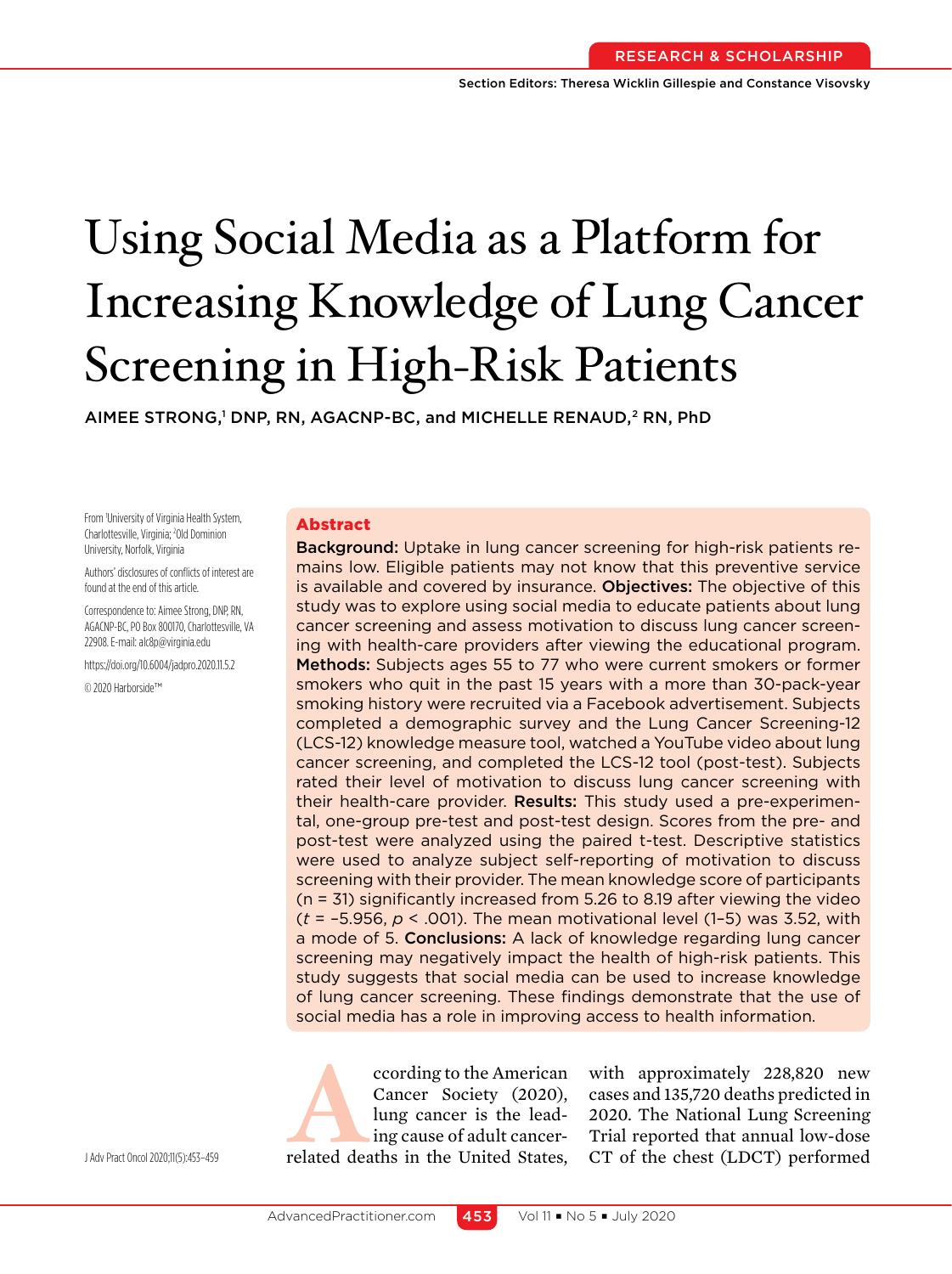in patients at high risk for lung cancer decreased mortality from lung cancer by 20% (Aberle et al., 2013). The U.S. Preventive Services Task Force gave lung cancer screening with LDCT a Grade B recommendation in 2013 (USPSTF, 2013). Based on this recommendation, the Centers for Medicare & Medicaid Services (CMS) and most commercial insurance providers now cover lung cancer screening with LDCT as a preventive health benefit. However, there has not been a significant increase in the rates of lung cancer screening with LDCT. In fact, between 2010 and 2015, there was only a 0.6% increase in the use of LDCT for lung cancer screening (Jemal & Fedewa, 2017).

Many eligible patients may not know that this preventive service is available and covered by insurance. Harnessing social media as a platform for education may increase awareness of screening. This will result in lung cancer being diagnosed at earlier stages, when it is most treatable, and ultimately may decrease the mortality of lung cancer.

# **BACKGROUND**

Despite insurance coverage, there has been lower-than-expected use of this screening modality. Cardarelli and colleagues (2017) note that eligible patients are not aware of the recommendation for lung cancer screening and do not know what screening entails. According to Retrouvey, Patel, and Shaves (2016), 86.9% of eligible patients surveyed were not aware of the recommendation for lung cancer screening. This lack of knowledge may be due to lack of patient-provider discussions about lung cancer screening (Carter-Harris, Tan, Salloum, & Young-Wolff, 2016a). Carter-Harris and colleagues (2016a) found that less than 20% of screening-eligible patients had discussions with their health-care providers about lung cancer screening in comparison to 50% to 80% having had discussions about breast and colorectal cancer screening. Patients who are informed about cancer screening may be more likely to participate in these screening modalities.

Social media platforms such as YouTube and Facebook are popular outlets for the dissemination of information of all kinds. According to Prochaska, Coughlin, and Lyons (2017), an estimated 89% of adults in the US are online, and 72% own smartphones. Social media outlets have the potential to reach a wide audience with a variety of socioeconomic and cultural backgrounds, while providing low-cost, highly scalable functionality with the use of video for health literacy (Prochaska et al., 2017). Koskan and colleagues (2014) suggested that popular social media sites such as Facebook should be appraised to determine their roles in promoting cancer screening.

Using social media to recruit study patients has been described more frequently over the past few years (Carter-Harris, Bartlett Ellis, Warrick, Rawl, 2016b; Thompson, 2014). Carter-Harris and colleagues (2016b) found that using Facebook is considerably more cost effective than traditional recruiting methods such as newspaper advertisements. The authors posit that due to the stigma associated with smoking, current and former smokers may prefer the privacy and flexibility of social media (Carter-Harris et al., 2016b). Xu and colleagues (2016) discuss that knowledge and awareness of cancer vary widely among the US population and promoting knowledge about cancer should be focused among those with the highest cancer burden. Xu and colleagues (2016) explored the use of social media outlets to disseminate information about cancers and found that social media can be a powerful tool to circulate information to the community and may be able to reduce ethnic and racial disparities.

Health knowledge is a key component of health and allows patients to make informed choices (Kesanen, Leino-Kilpi, Arifulla, Siekkinen, & Valkeapaa, 2014). A systematic review of knowledge tools used in patient education found that most tests were health-problem related, with a mean of 20 true/false/multiple-choice questions specifically designed for the studies in the review (Kesanen et al., 2014).

There are several studies describing the use of educational sessions to improve patient knowledge of lung cancer screening. Rosenkrantz, Mason, Kunzler, and Lee (2016) describe educational sessions about image-based cancer screening and found that roughly 90% of respondents noted an increase in knowledge regarding screening. Mazzone and colleagues (2017) assessed changes in patient knowledge before and after viewing a 6-minute video about lung cancer screening and found that there was an increase in patient knowl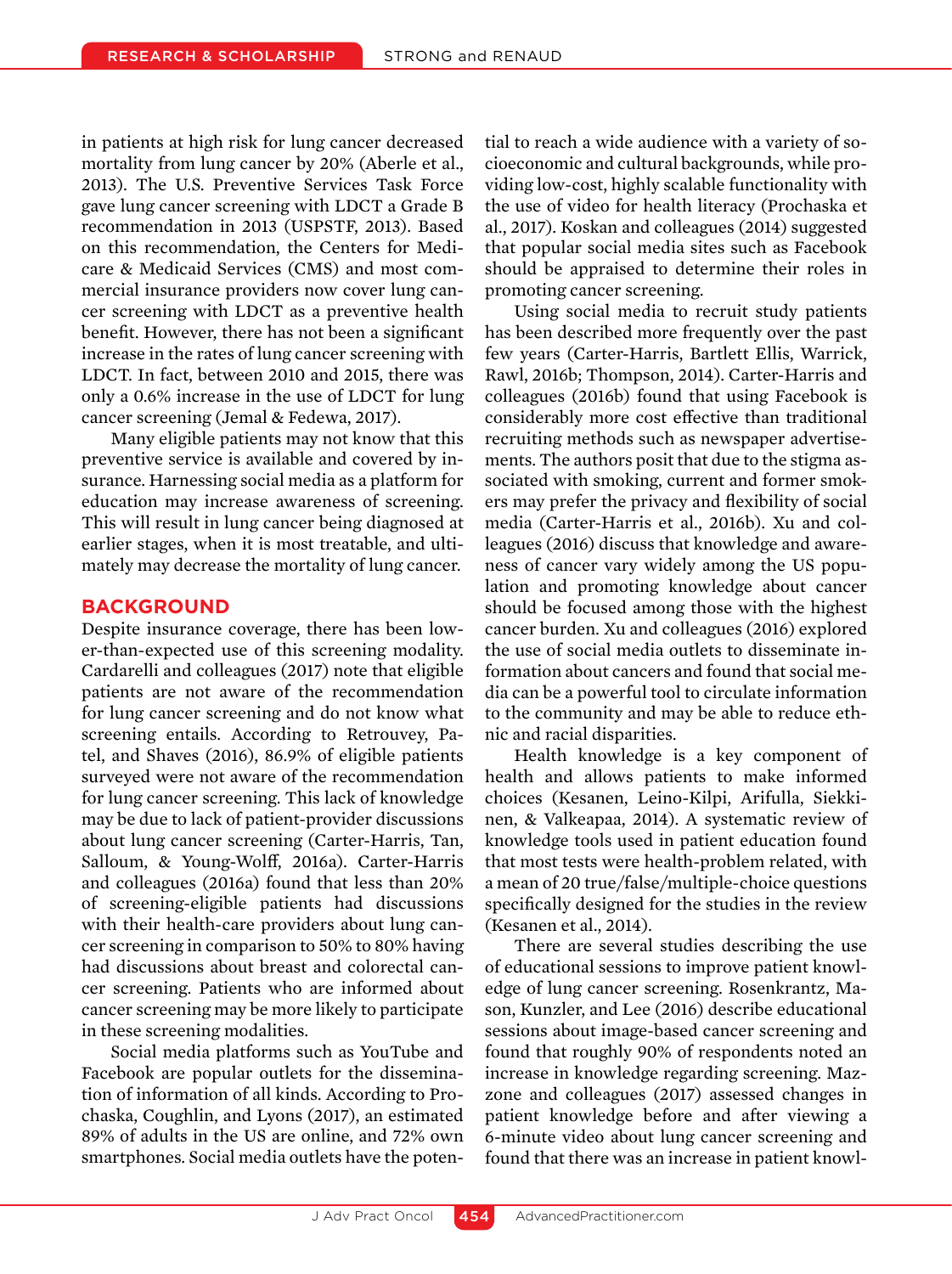edge both immediately after viewing the video and 1 month following.

Another factor that may have an impact on the low uptake of lung cancer screening is motivation. Schapira and colleagues (2016) found that uncertainty felt by patients can impact their willingness to undergo lung cancer screening and that by decreasing uncertainty in patients, they may be motivated to undergo screening. One way to alleviate this uncertainty may be to increase patient knowledge.

Ali and colleagues (2015) sought to identify barriers to participation among patients at high risk for lung cancer. The authors found that women, current smokers, older patients, and those from lower socioeconomic groups were less willing to participate in lung cancer screening. Based on this information, strategies to customize educational programs for these subgroups may result in higher levels of motivation for screening.

Jonnalagadda and colleagues (2012) evaluated cognitive and affective beliefs about lung cancer among patients at high risk for lung cancer in relation to their intention to have screening and found that fatalistic beliefs, fear of radiation exposure, and anxiety related to CT scans were associated with decreased intention to screen. Therefore, education addressing these factors may increase patient motivation to pursue screening.

Motivation to have lung cancer screening has also been investigated by examining changes in intention to undergo lung cancer screening in Korean men after receiving information on the benefits and harms of LDCT (Nhung et al., 2015). Ninety-five percent of the participants indicated that they would pursue lung cancer screening after being educated on the benefits of screening and that screening intentions were stronger among current smokers.

# **SAMPLE**

Inclusion criteria for this study were Englishspeaking adults living in the Commonwealth of Virginia who were between the ages of 55 and 77 and currently smoke or are former smokers who quit in the past 15 years. Exclusion criteria included people who were never smokers, underwent lung cancer screening with LDCT, or had been diagnosed and/or treated for lung cancer. Enroll-

ment in the study was generated through a Facebook advertisement. Eligibility to participate was determined based on a brief online demographic survey. Enrollment remained open until at least 30 subjects completed the study.

#### **DESIGN**

This study was conducted using a pre-experimental, one-group pre-test and post-test design. This study was conducted via the internet, as the basis of the study is to determine the effectiveness of using social media for patient education. The two social media platforms that were utilized were Facebook and YouTube. Institutional review board approval was obtained from Old Dominion University.

# **INSTRUMENTS**

Demographic variables collected included age, smoking status, gender, marital status, race, education, and health insurance coverage. The clinical variables included any history of lung cancer that precluded the subject from the study. Motivation to discuss screening with a health-care provider was also assessed. These variables were assessed using a combination of a researcher-designed form and the Lung Cancer Screening-12 (LCS-12).

The LCS-12 is a validated patient knowledge assessment tool that was developed specifically to assess change in knowledge after viewing a video-based decision aid about lung cancer screening (Lowenstein et al., 2016). The LCS-12 contains 12 questions. Each correct question is worth 1 point, and the maximum score is 12, which would indicate excellent knowledge of lung cancer screening. A score of 0 would indicate low knowledge of lung cancer screening. This tool is used with the permission of Dr. Robert Volk, the corresponding author.

# **PROCEDURES**

A Facebook advertisement (see Figure 1) was created to recruit potential subjects. Interested subjects clicked on a link within the advertisement that redirected them to a Facebook page containing details about the study, including general eligibility criteria. Potential subjects completed a brief questionnaire to determine eligibility and provide demographic information. Those who were eli-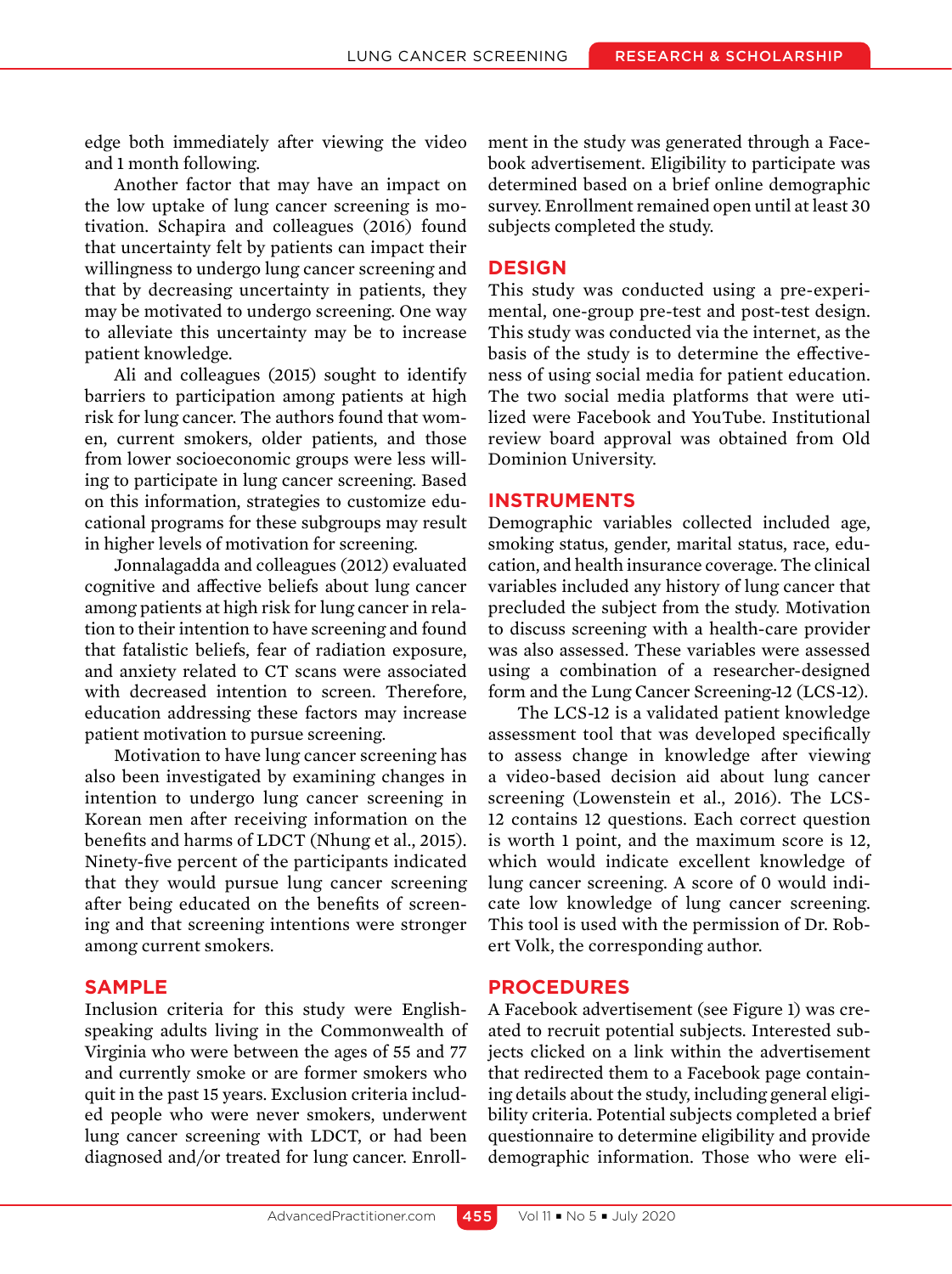| Page               | Inbox 3                 | Notifications <sup>6</sup> |                                                                                                                                                    | Insights                            | Publishing To                                 |             | Ad Center                                                              |                   |  |  |
|--------------------|-------------------------|----------------------------|----------------------------------------------------------------------------------------------------------------------------------------------------|-------------------------------------|-----------------------------------------------|-------------|------------------------------------------------------------------------|-------------------|--|--|
|                    |                         |                            | <b>ID</b> Like                                                                                                                                     | S Follow                            | $\triangle$ Share                             |             |                                                                        |                   |  |  |
|                    |                         |                            | <b>Lung Cancer Screening Survey</b><br>This is a short survey about your knowledge regarding lung cancer                                           |                                     |                                               |             |                                                                        |                   |  |  |
|                    |                         |                            | 6<br><b>People Reached</b>                                                                                                                         |                                     | O                                             | Engagements |                                                                        | <b>Boost Post</b> |  |  |
|                    |                         |                            |                                                                                                                                                    | n <sup>2</sup> Like                 |                                               | Comment     | $\triangle$ Share                                                      |                   |  |  |
| <b>Lung Cancer</b> |                         |                            |                                                                                                                                                    |                                     |                                               |             |                                                                        |                   |  |  |
|                    | <b>Screening Survey</b> |                            | <b>Lung Cancer Screening Survey</b><br>June 25 · 数                                                                                                 |                                     |                                               |             |                                                                        |                   |  |  |
|                    | Create Page @Username   |                            |                                                                                                                                                    | <b>Lung Cancer Screening Survey</b> |                                               |             |                                                                        |                   |  |  |
| Home               |                         |                            |                                                                                                                                                    |                                     | Are you between the ages of 55-77?            |             |                                                                        |                   |  |  |
| <b>Services</b>    |                         |                            | Do you smoke, or have you quit within the last 15 years?<br>If you answered "yes" to these two questions would you like to participate in          |                                     |                                               |             |                                                                        |                   |  |  |
| <b>Reviews</b>     |                         |                            | a short survey about LUNG CANCER SCREENING?                                                                                                        |                                     |                                               |             |                                                                        |                   |  |  |
| Shop               |                         |                            | The survey includes a few questions about you and your smoking history.<br>Then you will be asked 12 questions about your current understanding of |                                     |                                               |             |                                                                        |                   |  |  |
| <b>Offers</b>      |                         |                            | lung cancer screening. You will then watch a 3-minute video about lung<br>cancer screening, followed by 12 more questions.                         |                                     |                                               |             |                                                                        |                   |  |  |
| <b>Photos</b>      |                         |                            |                                                                                                                                                    |                                     |                                               |             | This survey is being conducted by a doctoral nursing student to better |                   |  |  |
| <b>Videos</b>      |                         |                            | understand what current and former smokers know about lung cancer<br>screening. Your participation is voluntary, and the information reported is   |                                     |                                               |             |                                                                        |                   |  |  |
| Posts              |                         |                            | anonymous with no way for the nursing student to trace your answers.<br>Thank you in advance for participating in this survey.                     |                                     |                                               |             |                                                                        |                   |  |  |
| <b>Fvents</b>      |                         |                            |                                                                                                                                                    |                                     | If you would like to participate, click here: |             |                                                                        |                   |  |  |
| About              |                         |                            |                                                                                                                                                    |                                     | https://qoo.ql/forms/So9iK8ZpXv3Lwy7L2        |             |                                                                        |                   |  |  |
| Community          |                         |                            |                                                                                                                                                    | Aimee Strong: astro006@odu.edu      |                                               |             | If you have any questions about this survey please contact:            |                   |  |  |
| Jobs               |                         |                            | or<br>Dr. Carolyn Rutledge: crutledg@odu.edu                                                                                                       |                                     |                                               |             |                                                                        |                   |  |  |
| Info and Ads       |                         |                            |                                                                                                                                                    |                                     |                                               |             |                                                                        |                   |  |  |
|                    |                         |                            |                                                                                                                                                    |                                     |                                               |             |                                                                        |                   |  |  |

**Figure 1.** The Facebook advertisement that was created to recruit potential subjects.

gible then completed the LCS-12 pre-test regarding their knowledge about lung cancer screening. Participants were directed to a brief educational video about lung cancer screening that was hosted on YouTube. After viewing the video, participants again completed the LCS-12 as a post-test to again assess their knowledge about screening. The final step asked participants to rate their motivation to discuss lung cancer screening with their healthcare provider.

# **RESULTS**

Thirty-one subjects who ranged in age from 55 to 74 with a median age of 59 (standard deviation [SD]: 5.44) completed the study. Table 1 lists participants' sociodemographic characteristics.

# **DATA ANALYSIS**

IBM SPSS Statistics Version 25 was used for data analysis. Scores for each subject from the pre- and post-test were compared to assess for a change in knowledge after watching the educational video. The paired t-test was used to determine whether a difference exists in the pre- and post-test scores for each subject. This statistical test was twosided, with a significance level of  $\alpha$  set to 0.05 a

| <b>Table 1. Demographic Characteristics of Sample</b> |           |  |  |  |  |  |  |
|-------------------------------------------------------|-----------|--|--|--|--|--|--|
| Demographic characteristics (n = 31)                  | n (%)     |  |  |  |  |  |  |
| Between ages of 55-77                                 |           |  |  |  |  |  |  |
| Yes                                                   | 31 (100)  |  |  |  |  |  |  |
| Smoking status                                        |           |  |  |  |  |  |  |
| Current                                               | 11(35.5)  |  |  |  |  |  |  |
| Former                                                | 20 (64.5) |  |  |  |  |  |  |
| Quit after 2003                                       | 31 (100)  |  |  |  |  |  |  |
| Have/had lung cancer                                  |           |  |  |  |  |  |  |
| Yes                                                   | O         |  |  |  |  |  |  |
| Current age in years                                  |           |  |  |  |  |  |  |
| Mean                                                  | 60.9      |  |  |  |  |  |  |
| Median                                                | 59        |  |  |  |  |  |  |
| Mode                                                  | 56        |  |  |  |  |  |  |
| Gender                                                |           |  |  |  |  |  |  |
| Female                                                | 19 (61.3) |  |  |  |  |  |  |
| Male                                                  | 12 (38.7) |  |  |  |  |  |  |
| Marital status                                        |           |  |  |  |  |  |  |
| Married                                               | 18 (58.1) |  |  |  |  |  |  |
| Divorced                                              | 9(29)     |  |  |  |  |  |  |
| Widowed                                               | 2(6.5)    |  |  |  |  |  |  |
| Unmarried                                             | 2(6.5)    |  |  |  |  |  |  |
| Education                                             |           |  |  |  |  |  |  |
| High school                                           | 5(16.1)   |  |  |  |  |  |  |
| Some college                                          | 14 (45.2) |  |  |  |  |  |  |
| Bachelor's                                            | 7(22.6)   |  |  |  |  |  |  |
| Master's                                              | 4 (12.9)  |  |  |  |  |  |  |
| Doctorate                                             | 1(3.2)    |  |  |  |  |  |  |
| Health insurance                                      |           |  |  |  |  |  |  |
| Yes                                                   | 24 (77.4) |  |  |  |  |  |  |
| No                                                    | 7(22.6)   |  |  |  |  |  |  |
| Type of health insurance                              |           |  |  |  |  |  |  |
| Medicare                                              | 11(35.5)  |  |  |  |  |  |  |
| Other                                                 | 13 (41.9) |  |  |  |  |  |  |
| Not applicable                                        | 7(22.6)   |  |  |  |  |  |  |
| Race                                                  |           |  |  |  |  |  |  |
| <b>Black</b>                                          | 1(3.2)    |  |  |  |  |  |  |
| White                                                 | 29 (93.5) |  |  |  |  |  |  |
| Other                                                 | 1(3.2)    |  |  |  |  |  |  |

priori. The mean knowledge score before watching the educational presentation about lung can-

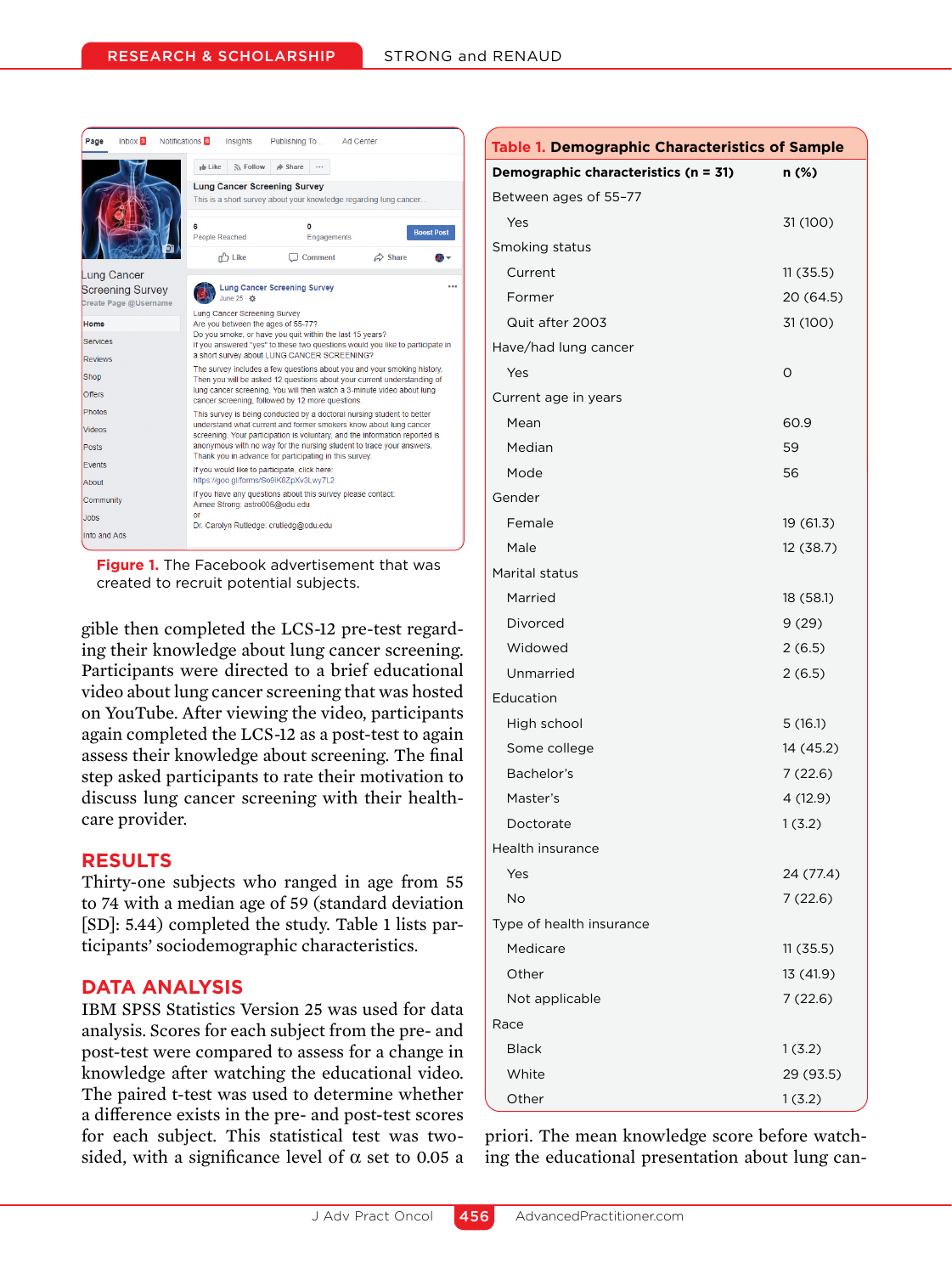| Table 2. Change in Mean Knowledge Score Before and After Education |      |    |                           |                            |  |  |  |
|--------------------------------------------------------------------|------|----|---------------------------|----------------------------|--|--|--|
|                                                                    | Mean | N  | <b>Standard deviation</b> | <b>Standard error mean</b> |  |  |  |
| Pre-test score                                                     | 5.26 | 31 | 2.932                     | .527                       |  |  |  |
| Post-test score                                                    | 8.19 | 31 | 2.007                     | .360                       |  |  |  |

cer screening was 5.26 (SD: 2.93), and the mean knowledge score after receiving the education was 8.19 (SD: 2.01; see Table 2). The difference in knowledge was statistically significant as tested by the paired t-test (Table 3).

Level of motivation to discuss lung cancer screening with their health-care provider after viewing a lung cancer screening program on social media was also assessed using a Likert scale. Responses to this question were analyzed using descriptive statistics, including mean, mode, and SD. Subjects ranked their motivation to discuss lung cancer screening with their health-care provider on a scale of 1 to 5, with 1 being "very unlikely" and 5 being "very likely." The mean motivation level was 3.52 with a mode of 5 and SD of 1.43 (Figure 2).

# **DISCUSSION**

The data show that social media can be used as a platform for educating patients about lung cancer screening. By raising awareness of not only lung cancer screening but other health screenings, providers can ultimately decrease morbidity and mortality through early detection and early treatment. Patients who receive education on cancer screenings are in a better position to make an informed decision about their health care.

# **LIMITATIONS**

Limitations of this study include a small sample size, participants were primarily Caucasian, and had an above-average level of education. The study was conducted over a 10-week period, limiting the ability to collect a more robust and diverse sample. The data were collected in one geographical location, although social media would allow for national representation.

# **IMPLICATIONS AND DISCUSSION**

This study supports using social media to educate patients. By using the advertising metrics in Facebook, providers can target specific patient populations based on age, gender, interests, and location. Patients are able to view this information in the privacy of their own home and at their leisure.

Increasing awareness of lung cancer screening through social media may be a way to generate conversations between patients and their health-care providers. As the use of social media has become an integral part of people's lives, patients may feel more comfortable having a conversation about lung cancer screening after seeing it on their Facebook feed, especially if they saw it on their health-care provider's Facebook page. If a provider's office is using social media to talk about lung cancer screening, then the provider can use this as an opportunity to address the topic with high-risk patients in the office. This may be another way to harness social media to improve uptake in lung cancer screening.

This study presents several opportunities for further research. Many respondents to the Facebook advertisement were female (61%). Future studies could explore whether gender is a factor in viewing health education on social media. Education level is also an area for future study, as 84% of the subjects in this current study had more than a high school education. Race and ethnicity is also an area for future research. Subjects

| Table 3. Difference in Knowledge Score (Paired Differences) |          |                              |                                  |                                              |              |          |    |            |  |
|-------------------------------------------------------------|----------|------------------------------|----------------------------------|----------------------------------------------|--------------|----------|----|------------|--|
|                                                             |          | <b>Standard</b><br>deviation | <b>Standard</b><br>error<br>mean | 96% confidence interval of<br>the difference |              |          |    | Sig.       |  |
|                                                             | Mean     |                              |                                  | Lower                                        | <b>Upper</b> |          | df | (2-tailed) |  |
| Pre-test and<br>post-test scores                            | $-2.935$ | 2.744                        | .493                             | $-3.942$                                     | $-1.929$     | $-5.956$ | 30 | .000       |  |

457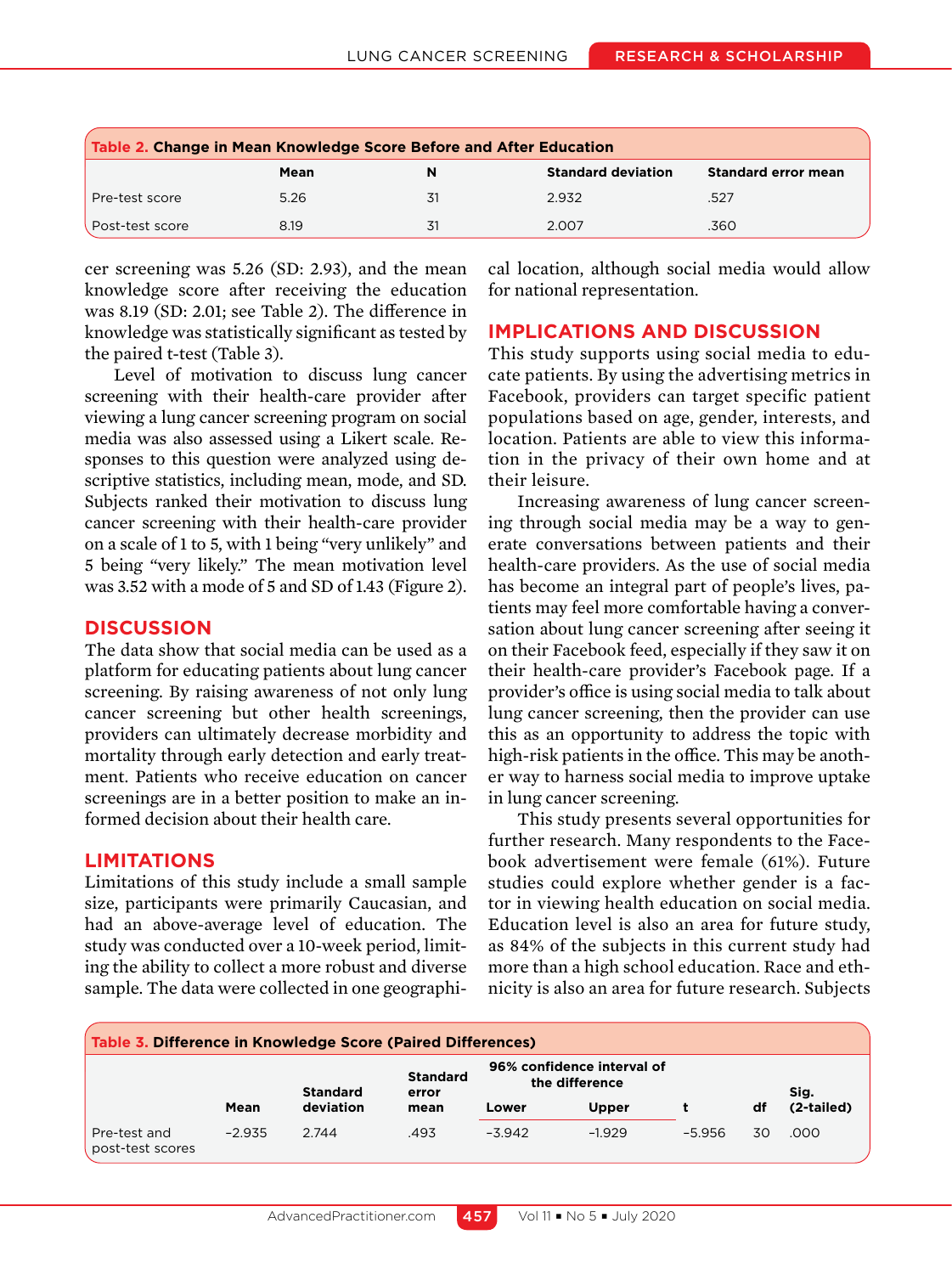

**Figure 2.** Level of motivation to discuss screening with provider (n = 31).

in this study were predominantly white (94%). Future research could investigate using social media to target minority populations to improve access to health information and thereby improve access to care.

This study also evaluated subjects' motivation to discuss lung cancer screening with their health-care providers after viewing an educational video on social media. The results show that despite having an increase in knowledge about lung cancer screening, subjects were not very motivated to discuss screening with their providers. One factor that may have influenced subjects' motivation is that 64.5% of respondents were former smokers. This population may be less motivated to pursue lung cancer screening since they no longer smoke and may have a false sense of security that they are no longer at risk for lung cancer. While the relative risk of lung cancer decreases within 5 years since quitting, it remains more than 3-fold higher than in never smokers after 25 years since quitting (Tindle et al., 2018). Therefore, it is important to educate former smokers on their continued risk for lung cancer and the role of lung cancer screening.

An additional factor related to the level of motivation to discuss lung cancer screening with a health-care provider could be the stigma associated with lung cancer. According to Cataldo and Brodsky (2013), lung cancer patients reported the highest levels of stigma and related psychological distress compared to patients with other cancers. Carter-Harris (2015) found an association between lung cancer stigma and delayed medical help-seeking behaviors. This potential barrier can result in patients not getting screened for lung cancer and presenting with late-stage disease and worse survival. As advanced practitioners, we are often the point of contact for high-risk patients and can educate our patients about their cancer risk. Advanced practitioners can be integral in decreasing the stigma associated with lung cancer by identifying our own implicit biases around smoking, educating our patients and the public about lung cancer, and engaging our legislatures to support lung cancer research.

## **CONCLUSION**

This study shows that, at the very least, social media can be used to improve the knowledge of lung cancer screening. The potential for social media to engage high-risk patients in all aspects of lung cancer screening is limitless and represents an exciting opportunity to impact the health of a vulnerable population.  $\bullet$ 

## **Disclosure**

The authors have no conflicts of interest to disclose.